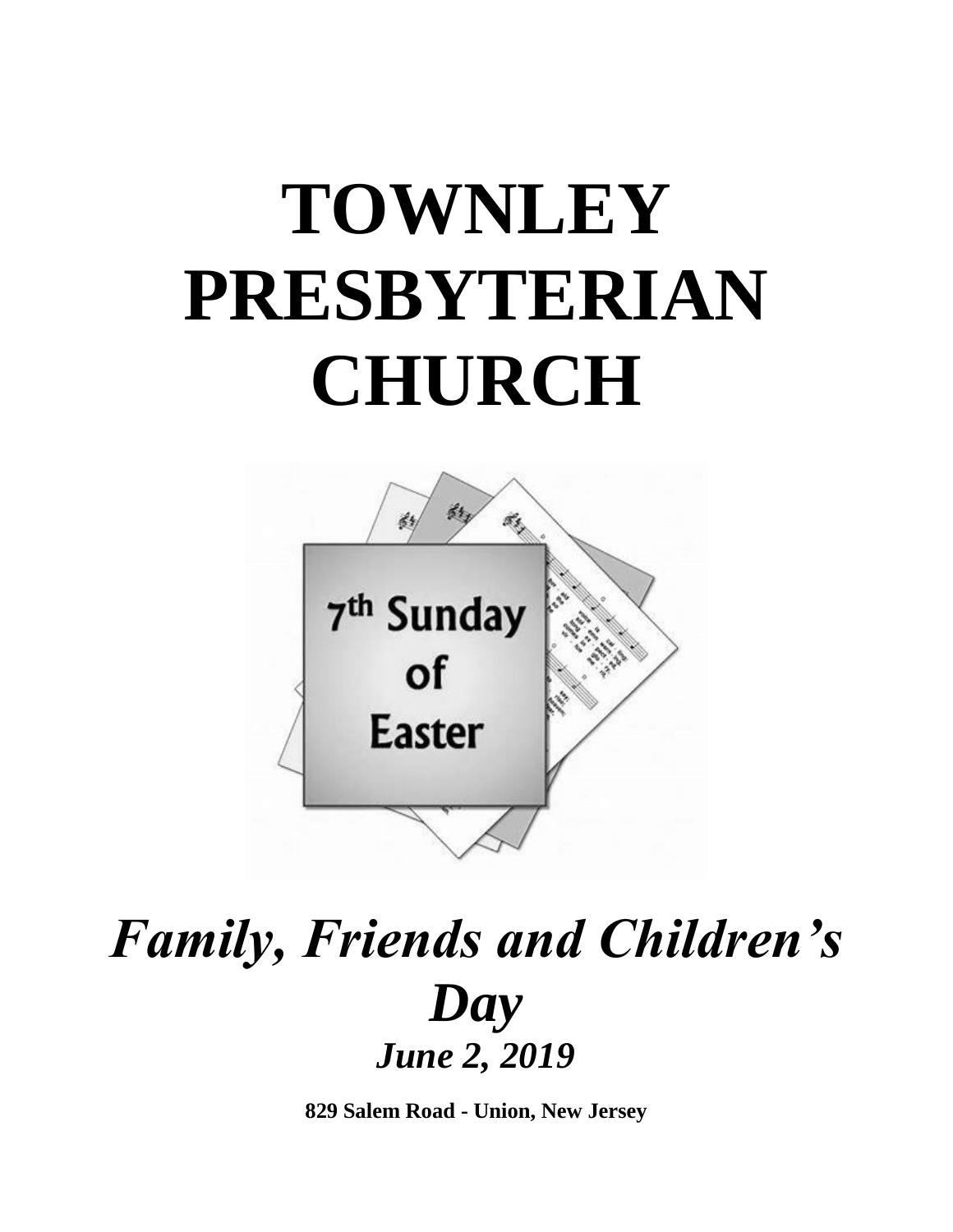### **ORDER OF WORSHIP**

### **PRELUDE**

#### **WELCOME AND ANNOUNCEMENTS LAY LEADER**

#### **CALL TO WORSHIP (***Responsively***) LAY LEADER**

The Alpha and Omega says, "Come." **Let everyone who hears come into God's presence.**  The tree of life says, "Come." **Let those who seek eternal life come to the root and the descendent of David, our bright morning star**. The Spirit and the bride say, "Come." **Let everyone who is thirsty come to the heavenly banquet and drink from the wine of our salvation.**  Come! Let us worship God together.

#### **OPENING PRAYER LAY LEADER**

Alpha and Omega, you are the first and the last, the beginning and the end of all things. In you all things move and have their being. Be present in our time of worship, as you have been present in every moment of our lives. For your light dawns for the righteous, and your joy blesses the upright in heart. Stir our hearts within us, that we may feel the kinship we have we you and with one another. This we pray through the power of your Spirit and the radiance of the bright morning star. **Amen.**

**\*HYMN: #**662 "Christ, Whose Glory Fills the Skies"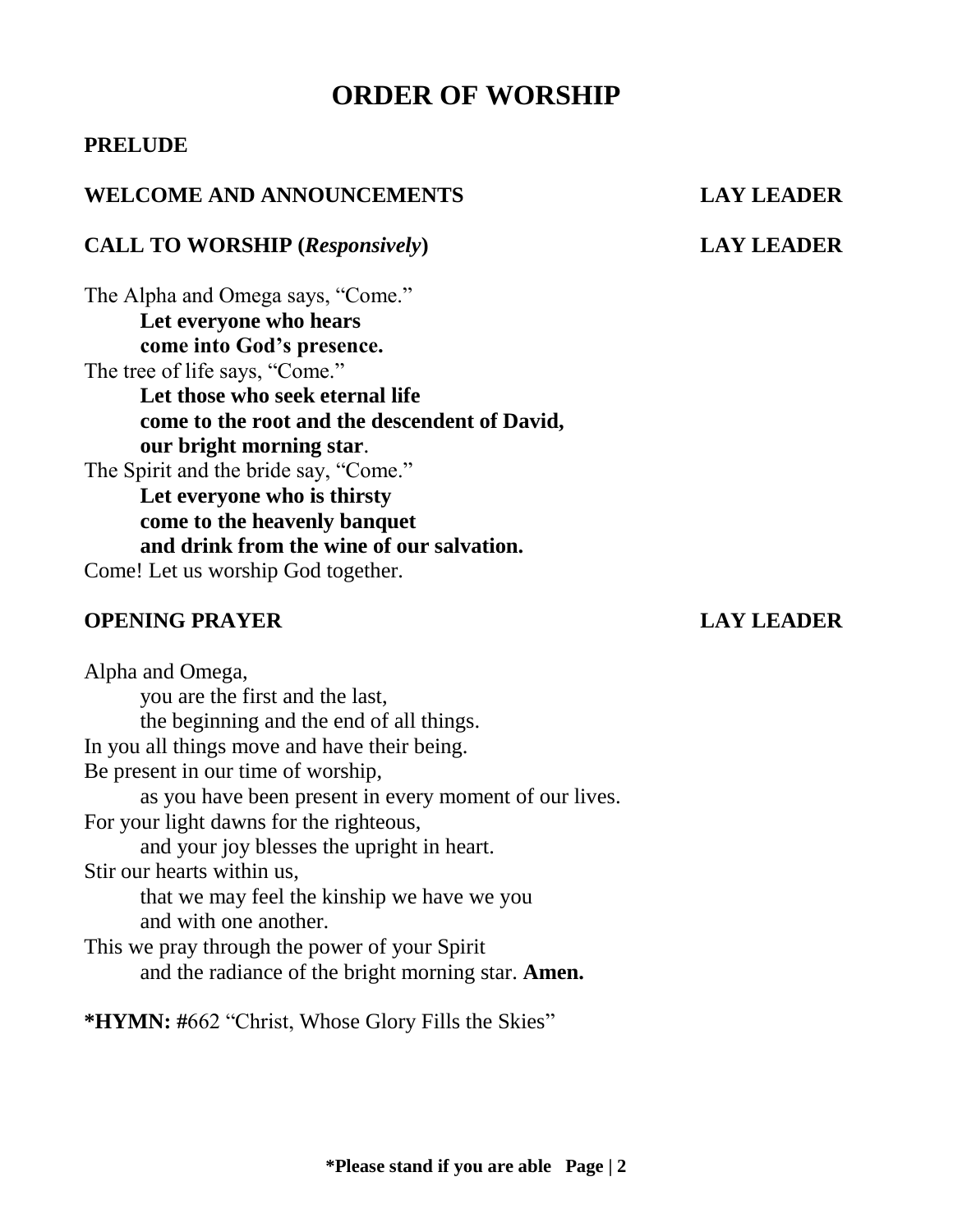#### **CALL TO CONFESSION LAY LEADER**

Do not let your hearts be troubled, but confess your sins and God will give you peace.

#### **PRAYER OF CONFESSION (in unison) ALL**

**God of fire and lightning, Lord of thunder and storm, clouds and thick darkness surround you in glory. Despite our pretense of self-assurance, we feel insignificant in your presence. We yearn to have the courage of Paul and Silas, who spoke your truth to power, even when it cost them their freedom. Somehow, fear always seems to hold us back. We long to fulfill Jesus' prayer that we may be one with you and each other. But our longing cannot overcome the divisions we cling to through our prejudices and our need to set ourselves apart. Forgive us, Holy One. Shake the heavens and awaken us from our dreams of separateness. For your light dawns on the righteous, and your joy comes to the upright in heart. Bless us with wisdom and truth, that we may be instruments of your grace and vehicles of your saving love. Amen.**

#### **DECLARATION OF FORGIVENESS LAY LEADER**

Light has dawned upon us through Christ, our bright morning star. Walk in the light and know the joy of forgiveness, through the love of God, the grace of Jesus Christ, and the power of the Holy Spirit. **Amen.**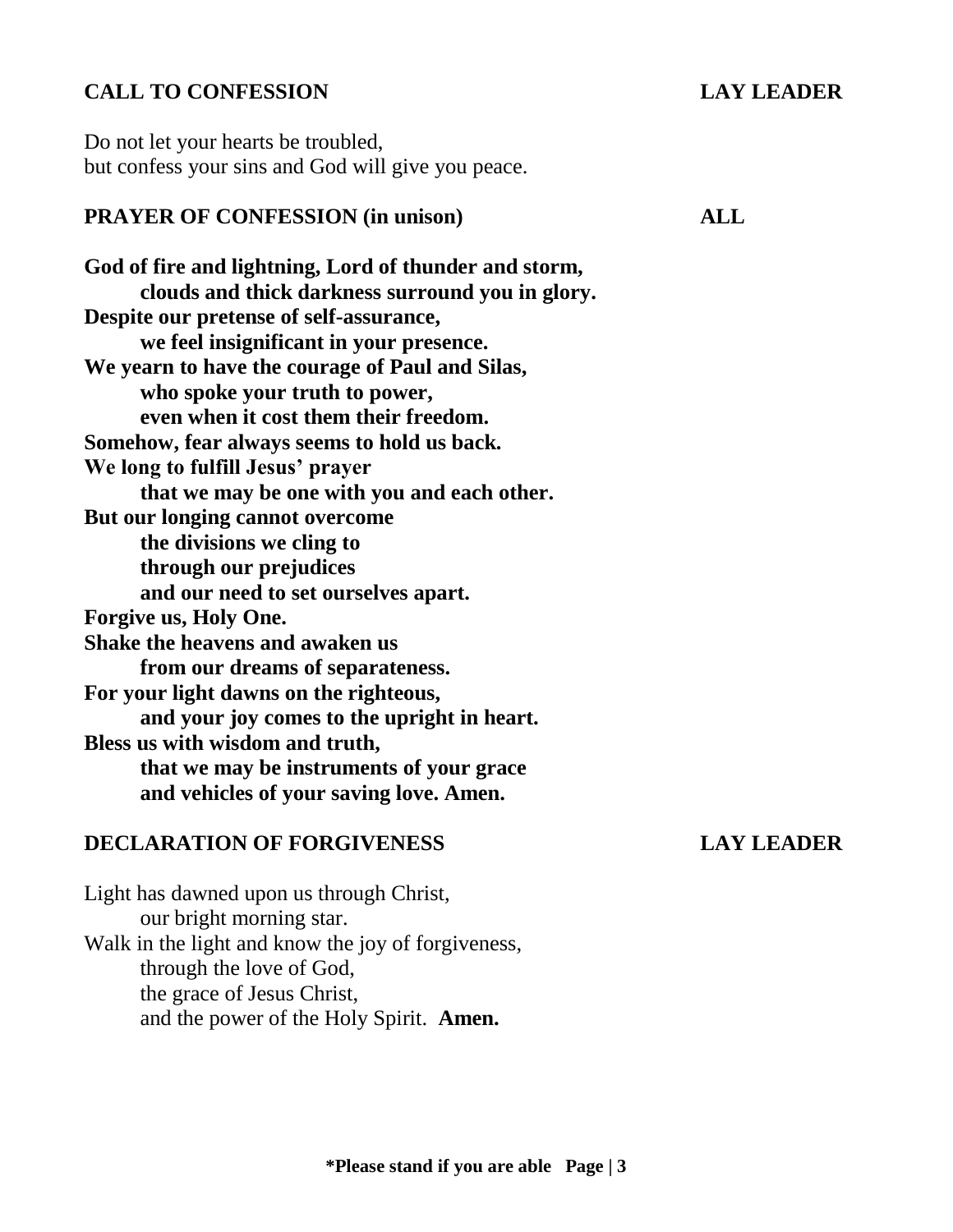**Glory be to the Father, and to the Son, and to the Holy Ghost; As it was in the beginning, is now, and ever shall be, World without end. Amen. \*THE PEACE LAY LEADER** Christ's hope is that we may all be one. Let us answer this hope as we share signs of unity in the passing of the peace of Christ. The Peace of Christ be with you! **And also with you. ANTHEM:** "One Step He Leads" by Pepper Choplin **CHILDREN SERMON C. MANNO PRAYER FOR ILLUMINATION PASTOR SCRIPTURE: PASTOR** Acts 16:16-34; Psalm 97; Revelation 22:12-14, 16-17, 20-21; John 17:20-26 **SERMON** *"The Great Escape"* **PASTOR \*HYMN:** #300 We Are One in the Spirit **THE APOSTLES' CREED PASTOR**  (Page 35 of the GTG) **A TIME OF SHARING –** *JOYS AND CONCERNS* **PASTOR PRAYERS OF THE PEOPLE AND THE LORD'S PRAYER PASTOR (***Responsively***)** Our Lord Jesus prayed for us that we might be one. Let us pray as one for the needs of the world, for the church,

and for all with whom Jesus desires our unity, saying,

**Holy God, hear our prayer.** 

**\*Please stand if you are able Page | 4**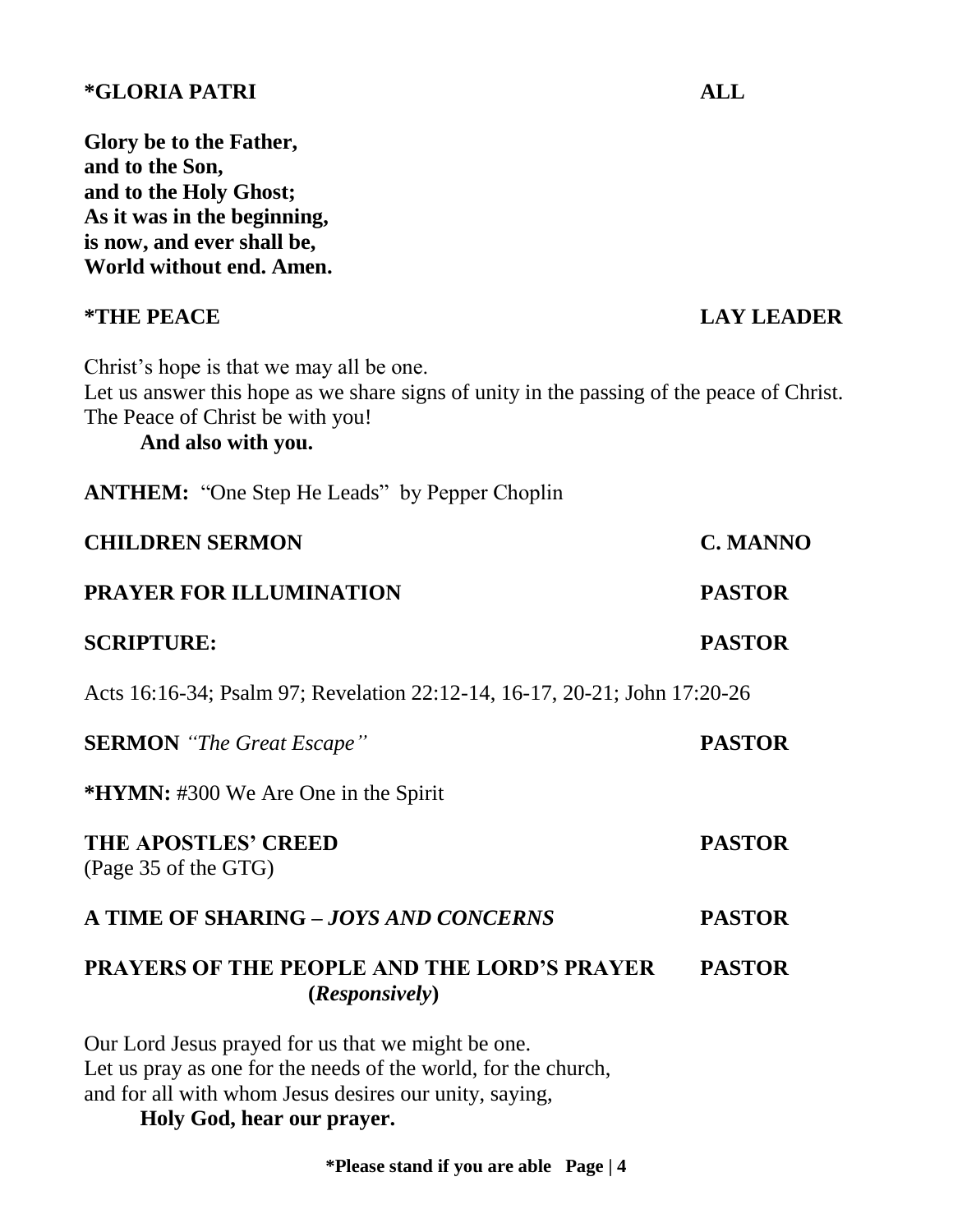God, our lifeblood and our light,

you show us your new creation every day.

You feed and clothe us and give us joy in your good earth.

We praise you— our home and our true blessing.

### **Holy God, hear our prayer.**

For unity among all peoples the body of Christ, rent by conflict, that we may be one; for people of all faiths to honor one another; and for the end to religious wars.

#### **Holy God, hear our prayer.**

For peace among nations, between tribes, on school yards, in academic halls,

within legislative bodies, and around kitchen tables in every home.

### **Holy God, hear our prayer.**

For the church's mission to proclaim the good news, that the world might know you; may the new life possible in faith break open all people to love one another.

### **Holy God, hear our prayer.**

For the well-being of the earth and its creatures; for the oceans and rivers, heavens and depths, soil and dust; for plants and fish and birds and mammals, who together with ourselves are fed and blessed each day by the air, food, and water you provide.

### **Holy God, hear our prayer.**

For all people who cry out to you in this hardened time; for people who do not have work, those who have no safety net; those without dining tables or beds; those who do not have enough food.

### **Holy God, hear our prayer.**

For those concerns we name now silently or aloud *… [A time of silence.]*

#### **Holy God, hear our prayer.**

For the saints of all times and places,

by whose faith and hope we have been nurtured

in accord with Jesus' prayer for his people and our prayers for each other.

Praying in the name of the One who taught us to pray, saying…**Our Father…**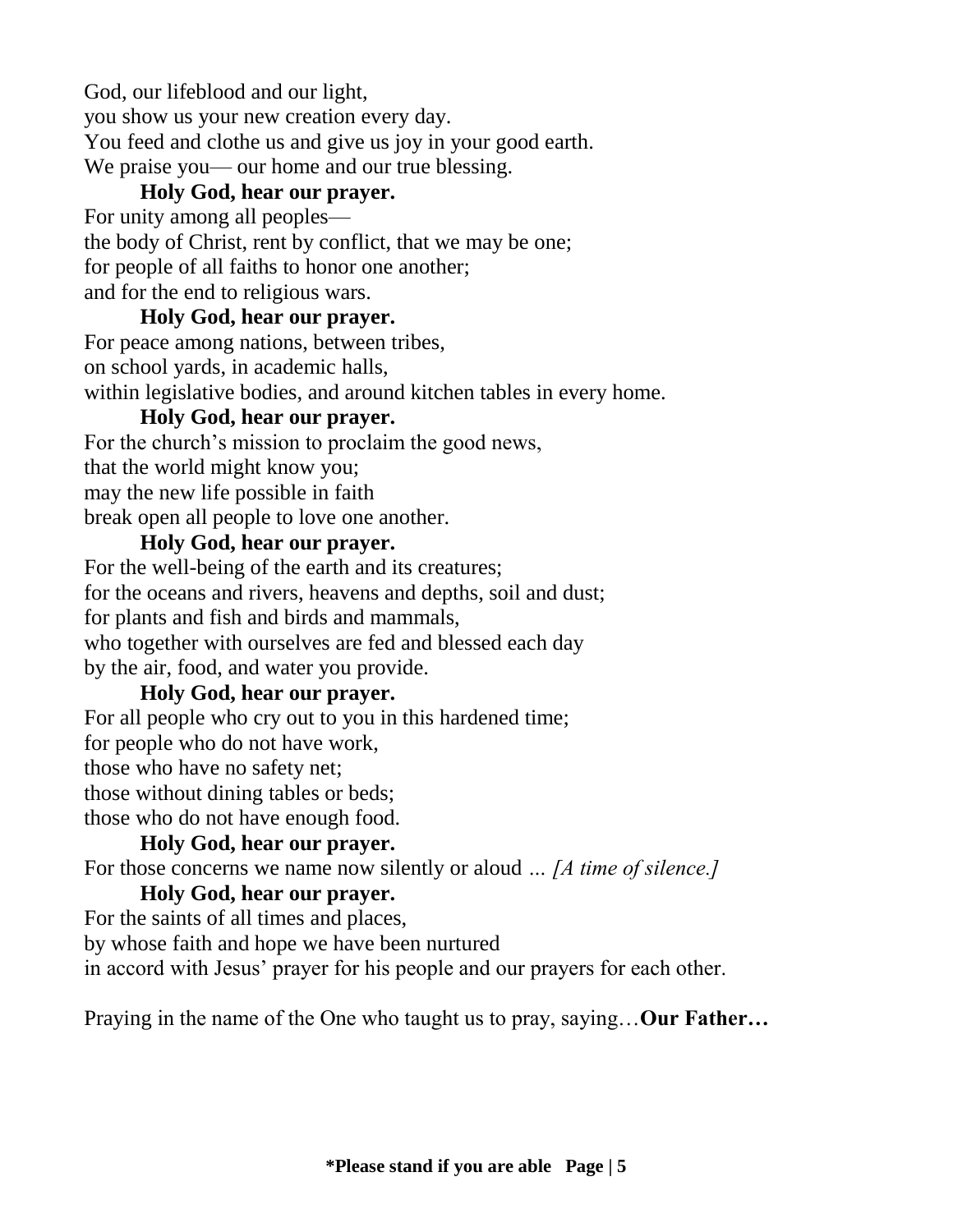#### **INVITATION TO THE OFFERING LAY LEADER**

The earth has yielded its increase and God has richly blessed us. Therefore, bring your tithes and offerings and come into God's courts with praise.

### **\*OFFERTORY RESPONSE: HYMN #175** "Seek Ye First"

*Seek ye first the kingdom of God And His righteousness; And all these things shall be added unto you. Allelu, alleluia!*

*Ask, and it shall be given unto you; Seek, and ye shall find. Knock, and the door shall be opened unto you. Allelu, alleluia!!*

### **OFFERTORY PRAYER LAY LEADER**

God of earthquake and lightning, break open the prisons of our fears, as you free our hearts to acts of loving generosity. Bless the gifts we offer you this day, that all may behold your glory in the love of your people. **Amen.**

### **INVITATION TO THE TABLE PASTOR**

Come to the table. It's an open feast. Christ invites us all— the rich and the poor, the outcast and the honored, Come to the gathering of sinners and saints. Come to this blessed table where Christ reigns. Come and taste the kingdom of God, where all are welcome.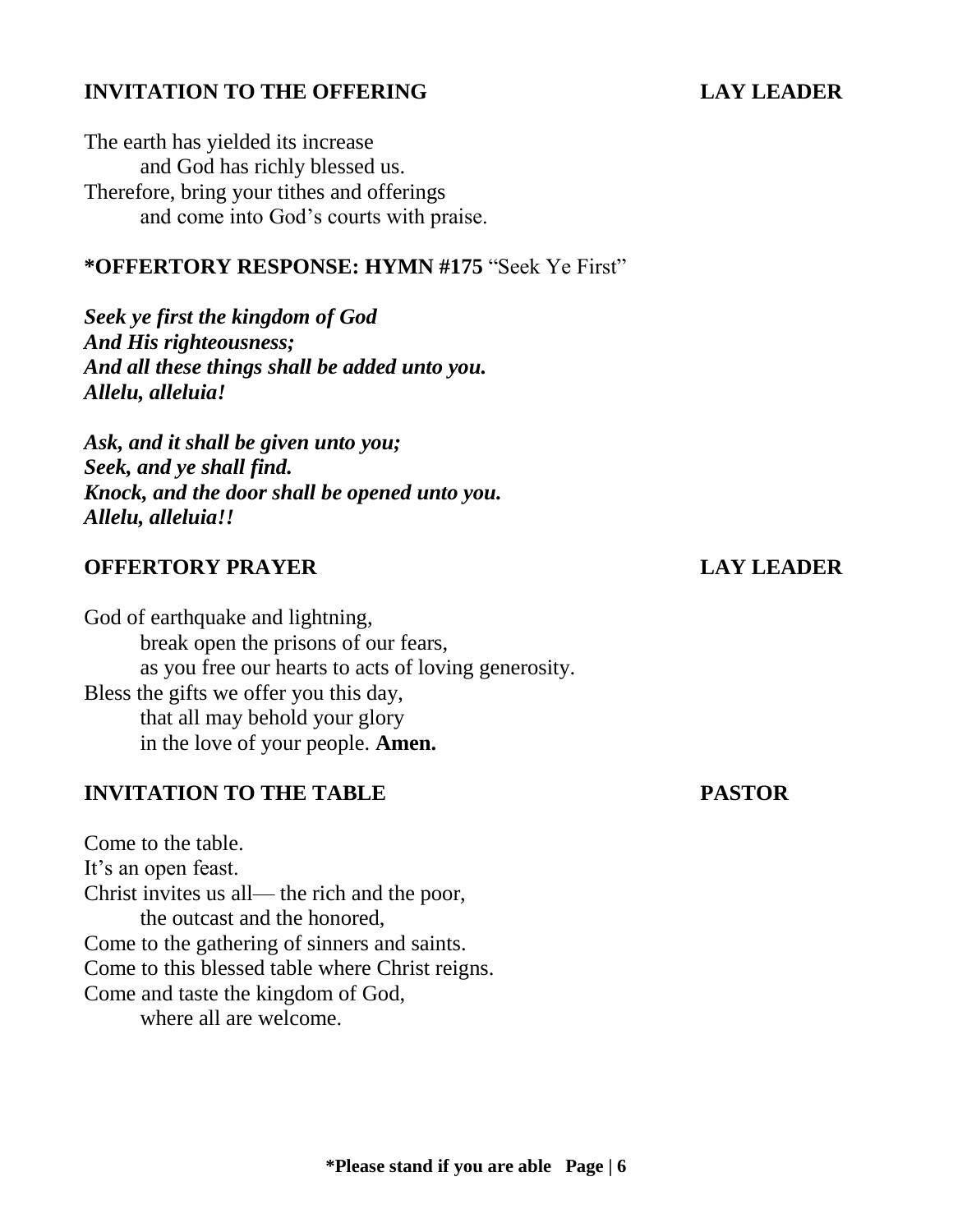### **THE GREAT THANKSGIVING** *(Responsively)*

The Lord be with you. **And also with you.**  Lift up your hearts. **We lift them up to God.**  Let us give thanks to our loving God. **It is right to give our thanks and praise.**

This is the day that you have made, O Lord the first day of the week, when you created light out of darkness by the power of your Word and Spirit, when you created life out of death, raising Jesus from the grave.

On this first day of the week we await the coming of your new creation, when we will be glad and rejoice forever, singing:

**Holy, holy, holy One, God of power and might, heaven and earth are full of your glory. Hosanna in the highest. Blessed is the one who comes in your holy Name. Hosanna in the highest.**

You are holy, O God of majesty, and blessed is Jesus Christ our Lord.

With thanksgiving, we remember his words: I have eagerly desired to eat this Passover with you.

We remember how he took a loaf of bread, and when he had given thanks, he broke it and gave it to his disciples, saying, This is my body, which is given for you. Do this in remembrance of me.

We remember how he took the cup after supper, saying, This cup that is poured out for you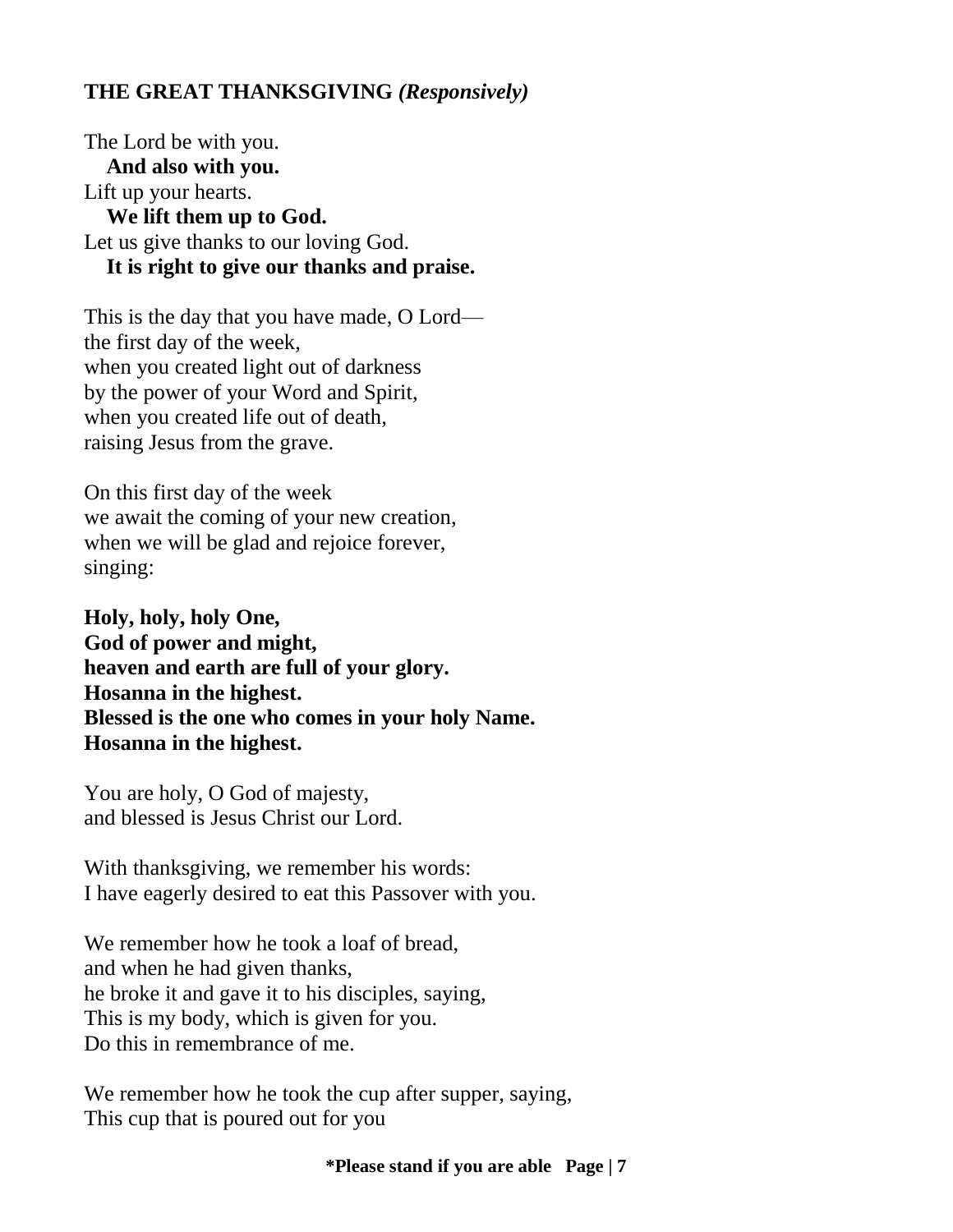is the new covenant in my blood. Whenever you drink it, remember me.

As death came through Adam, resurrection has come through Christ. Christ our Lord is coming again to reign and to put all enemies under his feet.

Remembering your gracious acts, we offer our lives to you in service and praise as we keep the feast that Christ prepares: bread of heaven, cup of salvation, resurrection and life. Great is the mystery of faith:

#### **Christ has died. Christ is risen. Christ will come again.**

Pour out your Holy Spirit on all of us gathered here, that we may answer your call and be your people. Pour out your Holy Spirit on these gifts of bread and wine, that they may nourish and strengthen us to go into deep waters when you call us to take a risk. By your Spirit, make us one with Christ, one with each other, and one in ministry to all the world, until Christ comes in final victory and we feast at your heavenly banquet. Through Jesus Christ, with the Holy Spirit in your holy Church, all honor and glory is yours, almighty God, both now and forevermore. Amen.

### **DISTRIBUTION OF THE ELEMENTS ELDERS**

### **DEDICATION OF GOD'S BLESSINGS PASTOR**

**\*HYMN:** #362 "Rejoice! Rejoice, Believers" *(Printed on the next page)*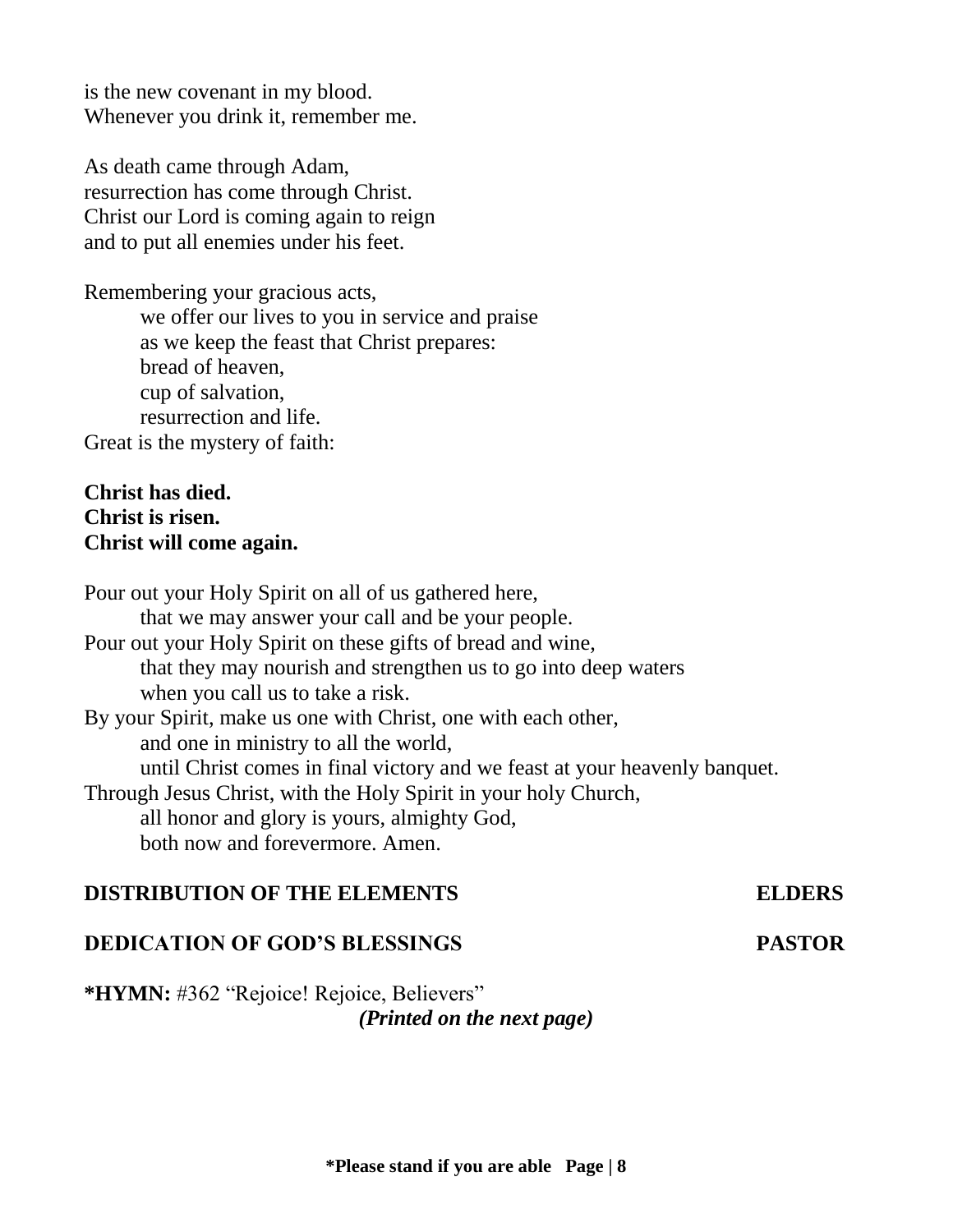CHRIST'S RETURN AND JUDGMENT



TEXT: Laurentius Laurenti, 1700; trans. Sarah Borthwick Findlater, 1854; alt. The Hymnaf 1982 MUSIC: Welsh folk melody; Liwybrau Mollant, 1872; harm. The English Hymnal, 1906

LLANGLOFFAN 7.6.7.6.D